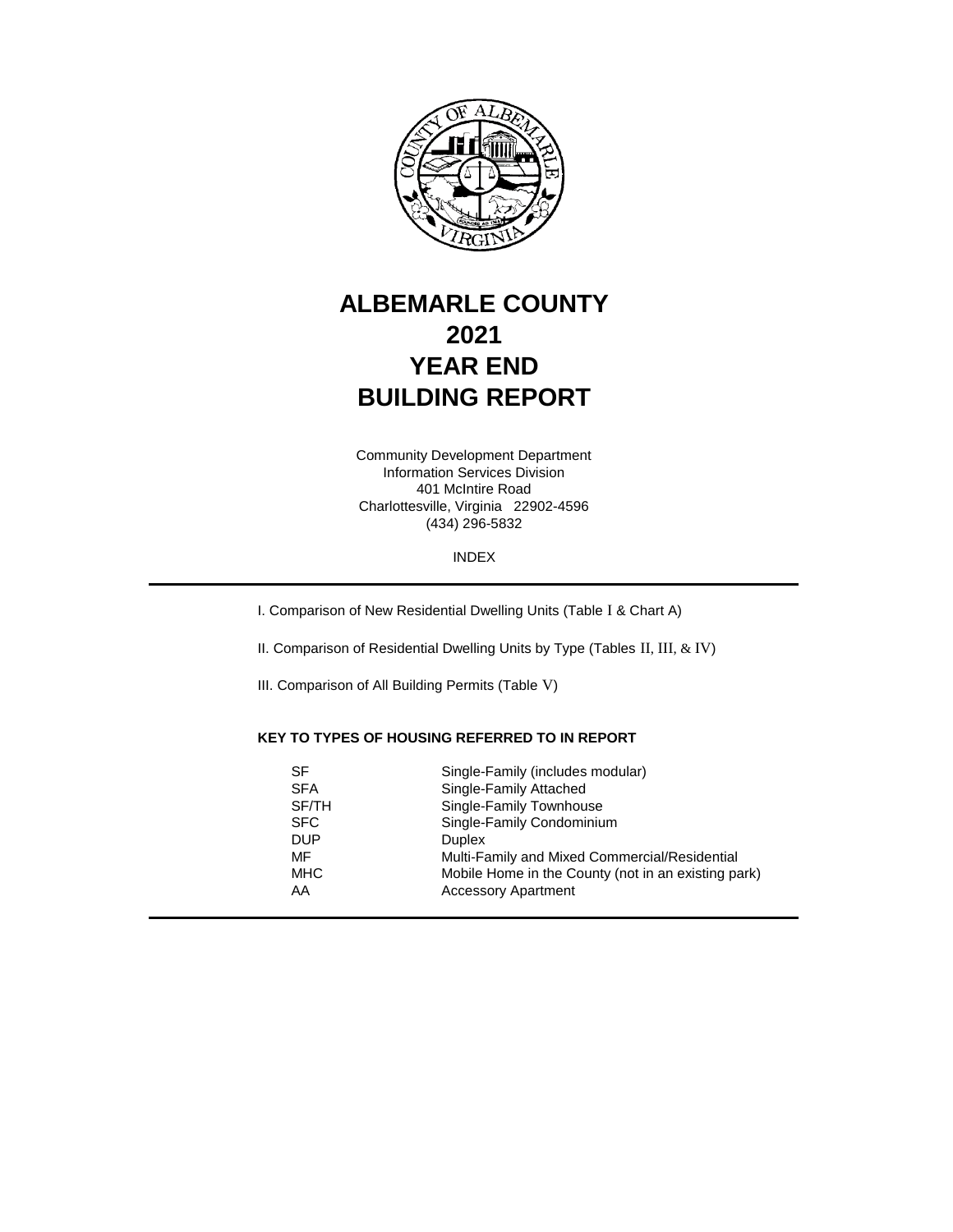During 2021, 531 building permits were issued for 838 dwelling units. There were 28 permits issued for a mobile home in an existing park, at an exchange rate of \$2,500/unit, for a total of \$70,000. There were no permits issued for the conversion of an apartment to a condominium.

## **I. Comparison of Residential Dwelling Units**

| Quarter                                          |     | 2013  |     | 2014  |     | 2015      | 2016 |       |     | 2017  |     | 2018  |      | 2019  |      | 2020  |     | 2021  | 2021   |
|--------------------------------------------------|-----|-------|-----|-------|-----|-----------|------|-------|-----|-------|-----|-------|------|-------|------|-------|-----|-------|--------|
|                                                  | Dev | Rural | Dev | Rural |     | Dev Rural | Dev  | Rural | Dev | Rural | Dev | Rural | Dev  | Rural | Dev  | Rural | Dev | Rural | Totals |
| 1st Quarter                                      | 102 | 26    | 89  | 30    | 90  | 15        | 92   | 31    | 222 | 41    | 487 | 37    | 512  | 18    | 435  | 29    | 191 | 41    | 232    |
| 2nd Quarter                                      | 110 | 37    | 83  | 36    | 79  | 51        | 266  | 40    | 219 | 35    | 265 | 40    | 166  | 32    | 294  | 30    | 121 | 30    | 151    |
| 3rd Quarter                                      | 71  | 41    | 90  | 48    | 144 | 38        | 127  | 53    | 114 | 42    | 76  | 29    | 190  | 47    | 408  | 41    | 99  | 23    | 122    |
| 4th Quarter                                      | 55  | 26    | 61  | 38    | 56  | 41        | 205  | 42    | 132 | 46    | 99  | 42    | 132  | 37    | 75   | 30    | 295 | 38    | 333    |
| <b>COMP</b><br><b>PLAN AREA</b><br><b>TOTALS</b> | 338 | 130   | 323 | 152   | 369 | 145       | 690  | 166   | 687 | 164   | 927 | 148   | 1000 | 134   | 1212 | 130   | 706 | 132   | 838    |
| YEAR TO<br><b>DATE</b><br><b>TOTALS</b>          |     | 468   |     | 475   |     | 514       | 856  |       |     | 851   |     | 1075  |      | 1134  |      | 1342  |     | 838   |        |

Table I. Nine Year Comparison of New Residential Dwelling Units by Comprehensive Plan Development Area and Rural Area

Chart A. Nine Year Comparison of New Residential Dwelling Units by Comprehensive Plan Development Area and Rural Area



2021 Year to Date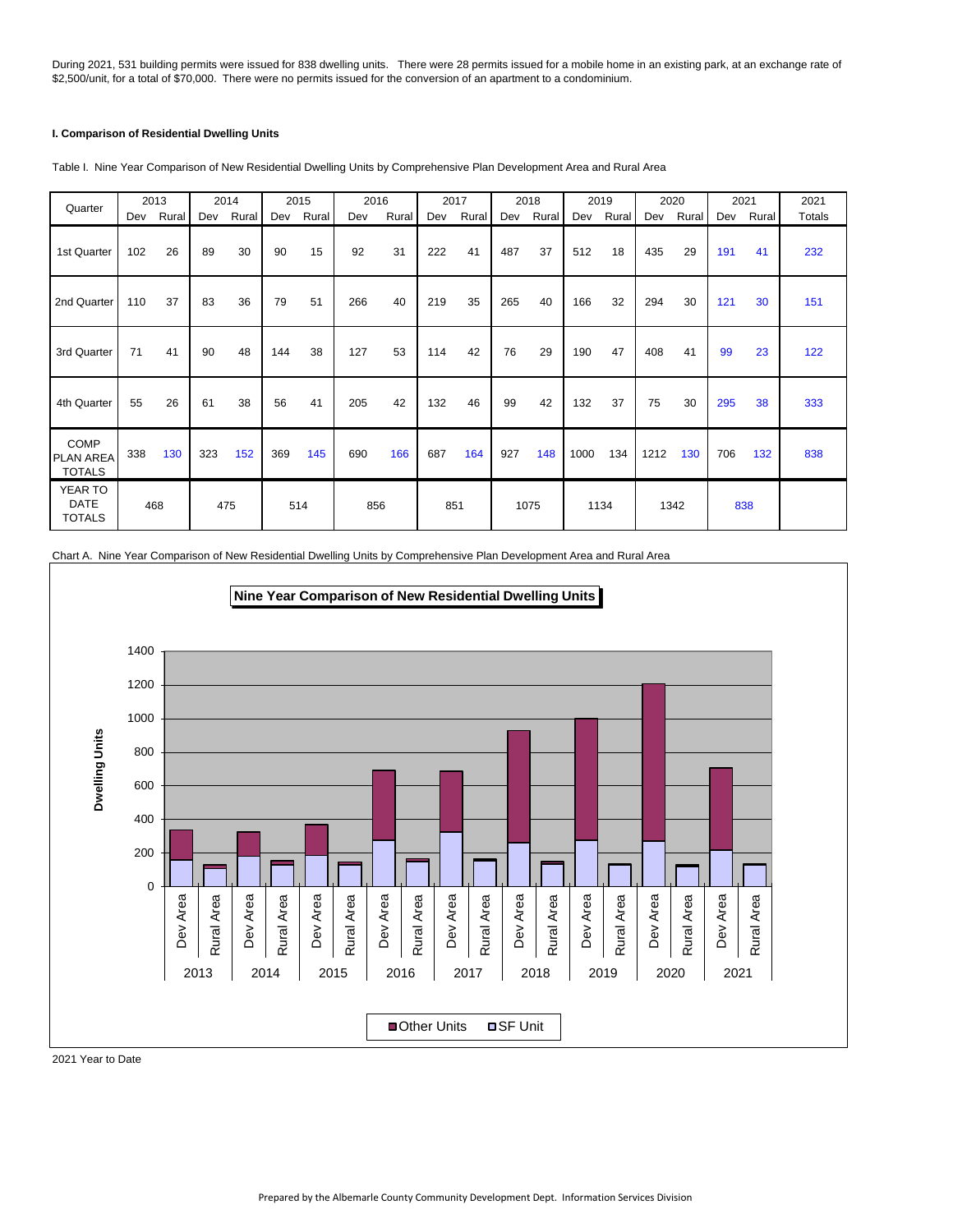## **II. COMPARISON OF RESIDENTIAL DWELLING UNITS BY TYPE**

Table II. Breakdown of New Residential Dwelling Units by Magisterial District and Dwelling Unit Type

| <b>MAGISTERIAL</b>   | <b>DWELLING UNIT TYPE</b> |            |          |            |             |     |                         |                |              |  |
|----------------------|---------------------------|------------|----------|------------|-------------|-----|-------------------------|----------------|--------------|--|
| <b>DISTRICT</b>      | <b>SF</b>                 | <b>SFA</b> | SF/TH    | <b>SFC</b> | <b>DUP</b>  | MF  | <b>MHC</b>              | AA             | <b>UNITS</b> |  |
| <b>RIO</b>           | 45                        | $\Omega$   | 14       | 0          | 0           | 0   | $\Omega$                | 8              | 67           |  |
| <b>JACK JOUETT</b>   | 10                        | $\Omega$   | 0        | 0          | $\mathbf 0$ | 160 | $\overline{ }$          | 0              | 171          |  |
| <b>RIVANNA</b>       | 50                        | $\Omega$   | 8        | $\Omega$   | $\Omega$    | 92  | $\overline{\mathbf{A}}$ | 0              | 151          |  |
| <b>SAMUEL MILLER</b> | 36                        | $\Omega$   | $\Omega$ | $\Omega$   | $\Omega$    | 0   | 2                       | 0              | 38           |  |
| <b>SCOTTSVILLE</b>   | 72                        | $\Omega$   | 89       | 0          | $\mathbf 0$ | 24  | 4                       | $\overline{2}$ | 188          |  |
| <b>WHITE HALL</b>    | 132                       | $\Omega$   | 57       | $\Omega$   | $\Omega$    | 31  | 0                       | 3              | 223          |  |
| <b>TOTAL</b>         | 345                       | $\Omega$   | 168      | $\Omega$   | $\Omega$    | 307 | 5                       | 13             | 838          |  |

Table III. Breakdown of New Residential Dwelling Units by Comprehensive Plan Area and Dwelling Unit Type

| COMPREHENSIVE PLAN AREA                      |              |             |          | <b>DWELLING UNIT TYPE</b> |                      |                      |                |                |
|----------------------------------------------|--------------|-------------|----------|---------------------------|----------------------|----------------------|----------------|----------------|
|                                              | <b>SF</b>    | <b>SFA</b>  | SF/TH    | <b>SFC</b>                | <b>DUP</b>           | MF                   | <b>MHC</b>     | AA             |
| URBAN NEIGHBORHOOD 1                         | 0<br>9       | 0           | 4        | 0                         | 0                    | 160                  | 0              | 0              |
| URBAN NEIGHBORHOOD 2<br>URBAN NEIGHBORHOOD 3 | 16           | 0<br>0      | 10<br>4  | $\Omega$<br>$\Omega$      | $\Omega$<br>$\Omega$ | $\Omega$<br>$\Omega$ | 0<br>0         | 8<br>$\Omega$  |
| URBAN NEIGHBORHOOD 4                         | 1            | 0           | 89       | $\Omega$                  | $\Omega$             | 24                   | 0              | $\overline{2}$ |
| URBAN NEIGHBORHOOD 5                         | 0            | 0           | 0        | $\Omega$                  | 0                    | 0                    | 0              | $\Omega$       |
| URBAN NEIGHBORHOOD 6                         | $\Omega$     | 0           | 0        | $\Omega$                  | 0                    | 0                    | 0              | $\Omega$       |
| URBAN NEIGHBORHOOD 7                         | $\Omega$     | 0           | $\Omega$ | $\Omega$                  | $\Omega$             | $\Omega$             | 0              | $\Omega$       |
| URBAN AREAS SUBTOTAL                         | 26           | $\Omega$    | 107      | $\Omega$                  | $\Omega$             | 184                  | $\Omega$       | 10             |
| <b>CROZET COMMUNITY</b>                      | 93           | 0           | 57       | 0                         | 0                    | 31                   | 0              | 3              |
| <b>HOLLYMEAD COMMUNITY</b>                   | 13           | $\Omega$    | 4        | $\mathbf{0}$              | $\Omega$             | 92                   | 0              | $\Omega$       |
| PINEY MOUNTAIN COMMUNITY                     | 31           | 0           | $\Omega$ | $\Omega$                  | $\Omega$             | $\Omega$             | 0              | $\Omega$       |
| <b>COMMUNITIES SUBTOTAL</b>                  | 137          | $\Omega$    | 61       | $\Omega$                  | $\Omega$             | 123                  | $\Omega$       | 3              |
| RIVANNA VILLAGE                              | 54           | 0           | $\Omega$ | $\Omega$                  | $\Omega$             | $\Omega$             | 0              | $\Omega$       |
| <b>VILLAGE SUBTOTAL</b>                      | 54           | $\Omega$    | $\Omega$ | $\Omega$                  | $\Omega$             | $\Omega$             | $\Omega$       | $\Omega$       |
| TOWN OF SCOTTSVILLE                          | 1            | 0           | $\Omega$ | $\Omega$                  | 0                    | $\Omega$             | 0              | 0              |
| <b>TOWN SUBTOTAL</b>                         | $\mathbf{1}$ | $\Omega$    | $\Omega$ | $\Omega$                  | $\Omega$             | $\Omega$             | $\Omega$       | $\Omega$       |
|                                              |              |             |          |                           |                      |                      |                |                |
| DEVELOPMENT AREA SUBTOTAL                    | 218          | 0           | 168      | 0                         | 0                    | 307                  | 0              | 13             |
| <b>RURAL AREA 1</b>                          | 42           | $\mathbf 0$ | 0        | $\mathbf 0$               | $\Omega$             | 0                    | 1              | $\mathbf 0$    |
| <b>RURAL AREA 2</b>                          | 23           | 0           | 0        | $\Omega$                  | $\mathbf 0$          | 0                    | $\overline{2}$ | $\mathbf 0$    |
| <b>RURAL AREA 3</b>                          | 37           | 0           | 0        | $\mathbf 0$               | 0                    | 0                    | 1              | $\mathbf 0$    |
| <b>RURAL AREA 4</b>                          | 25           | 0           | 0        | $\mathbf 0$               | 0                    | $\Omega$             | 1              | $\mathbf 0$    |
| <b>RURAL AREA SUBTOTAL</b>                   | 127          | $\Omega$    | $\Omega$ | $\Omega$                  | $\Omega$             | $\Omega$             | 5              | $\Omega$       |
| <b>TOTAL</b>                                 | 345          | 0           | 168      | 0                         | 0                    | 307                  | 5              | 13             |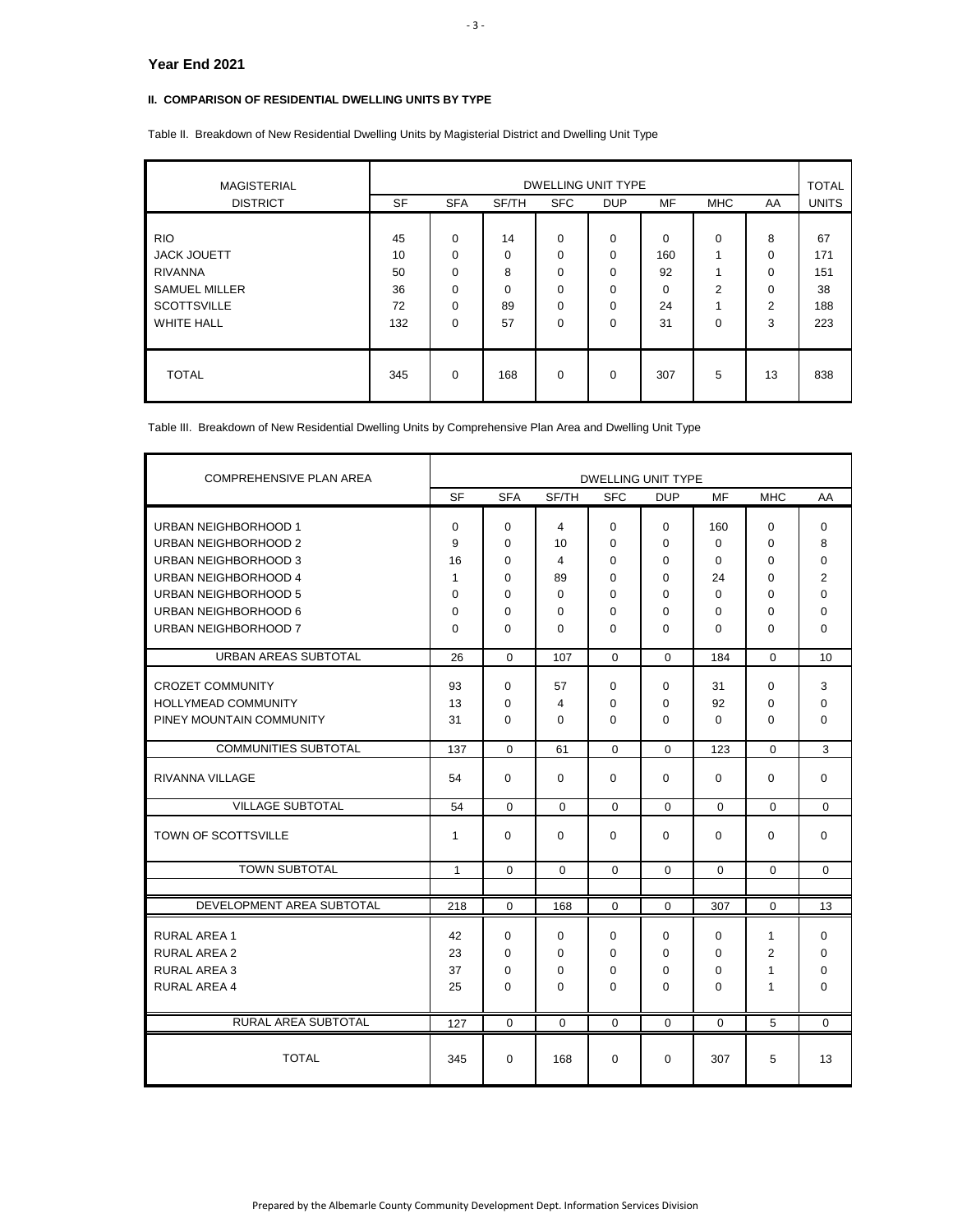| % TOTAL      |  |
|--------------|--|
| <b>UNITS</b> |  |
|              |  |
| 8%           |  |
| 20%          |  |
| 18%          |  |
| 5%           |  |
| 22%          |  |
| 27%          |  |
|              |  |
| 100%         |  |

| <b>TOTAL</b><br><b>UNITS</b>          | % TOTAL<br><b>UNITS</b>                  |
|---------------------------------------|------------------------------------------|
| 164<br>27<br>20<br>116<br>0<br>0<br>0 | 20%<br>3%<br>2%<br>14%<br>0%<br>0%<br>0% |
| 327                                   | 39%                                      |
| 184<br>109<br>31                      | 22%<br>13%<br>4%                         |
| 324                                   | 39%                                      |
| 54                                    | 6%                                       |
| 54                                    | 6%                                       |
| 1                                     | 0%                                       |
| $\overline{1}$                        | 0%                                       |
|                                       |                                          |
| 706                                   | 84%                                      |
| 43<br>25<br>38<br>26                  | 5%<br>3%<br>5%<br>3%                     |
| 132                                   | 16%                                      |
| 838                                   | 100%                                     |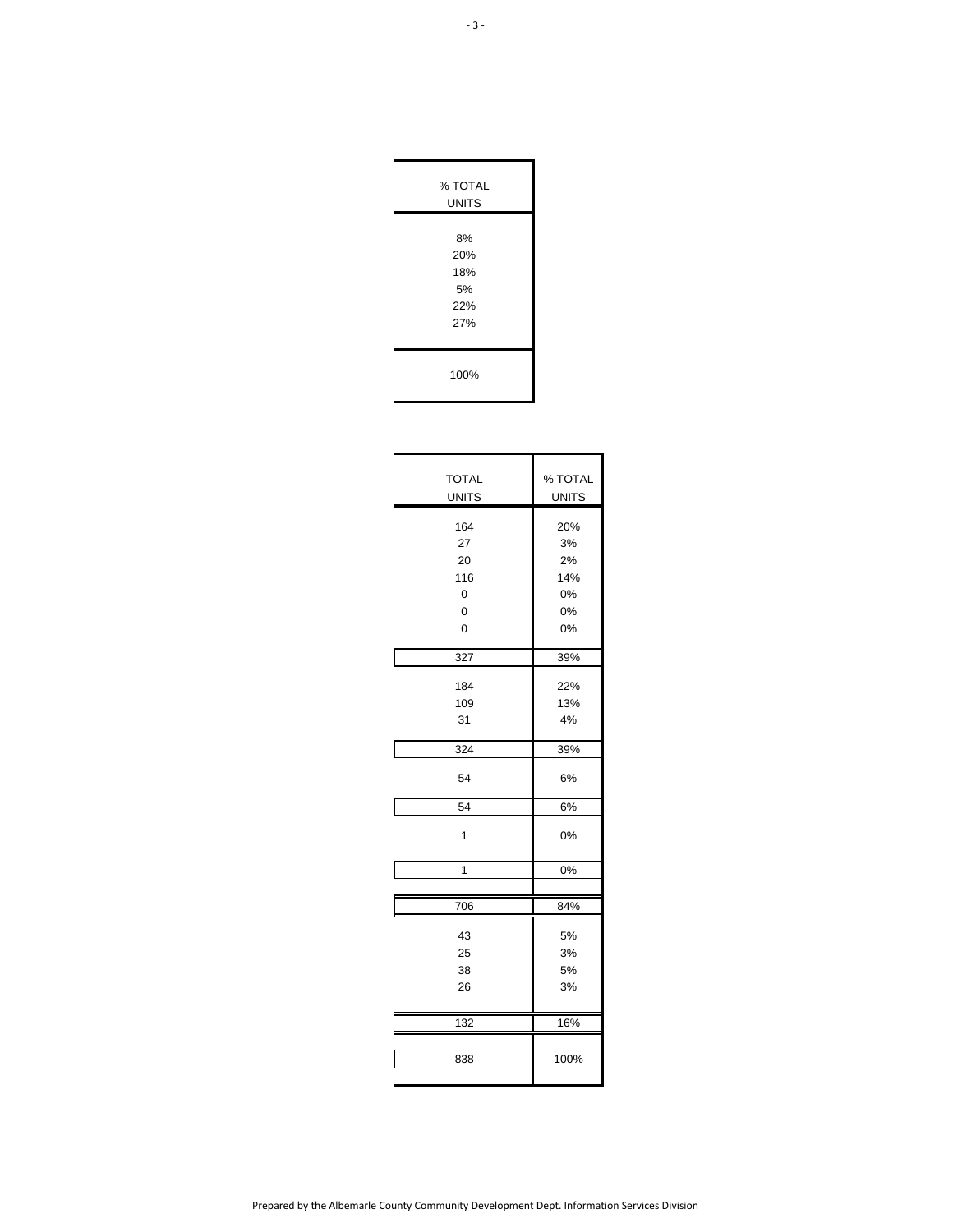## **II. COMPARISON OF RESIDENTIAL DWELLING UNITS BY TYPE (continued)**

Table IV. Breakdown of Residential Dwelling Units by Elementary School District and Dwelling Unit Type

| <b>SCHOOL</b>           |           |             |       |             | <b>DWELLING UNIT TYPE</b> |             |             |             | <b>TOTAL</b> |
|-------------------------|-----------|-------------|-------|-------------|---------------------------|-------------|-------------|-------------|--------------|
| <b>DISTRICT</b>         | <b>SF</b> | <b>SFA</b>  | SF/TH | <b>SFC</b>  | <b>DUP</b>                | <b>MF</b>   | <b>MHC</b>  | AA          | <b>UNITS</b> |
|                         |           |             |       |             |                           |             |             |             |              |
| Agnor-Hurt              | 9         | 0           | 14    | 0           | 0                         | 0           | 0           | 8           | 31           |
| <b>Baker Butler</b>     | 51        | $\mathbf 0$ | 4     | 0           | 0                         | 0           | 1           | 0           | 56           |
| <b>Broadus Wood</b>     | 22        | 0           | 0     | 0           | 0                         | $\mathbf 0$ | $\mathbf 0$ | 0           | 22           |
| <b>Brownsville</b>      | 82        | 0           | 27    | $\mathbf 0$ | $\mathbf 0$               | 31          | 1           | 3           | 144          |
| Cale                    | 37        | 0           | 30    | 0           | 0                         | $\Omega$    | 0           | 0           | 67           |
| Crozet                  | 2         | 0           | 0     | 0           | 0                         | $\mathbf 0$ | 1           | 0           | 3            |
| Greer                   | 0         | $\mathbf 0$ | 0     | $\mathbf 0$ | $\mathbf 0$               | 92          | $\mathbf 0$ | $\mathbf 0$ | 92           |
| Hollymead               | 10        | 0           | 0     | 0           | 0                         | $\Omega$    | 0           | 0           | 10           |
| <b>Meriwether Lewis</b> | 1         | 0           | 89    | $\mathbf 0$ | $\mathbf 0$               | 24          | 0           | 2           | 116          |
| Murray                  | 9         | 0           | 0     | $\mathbf 0$ | $\mathbf 0$               | $\mathbf 0$ | $\mathbf 0$ | $\mathbf 0$ | 9            |
| Red Hill                | 17        | 0           | 0     | 0           | 0                         | 0           | 0           | $\mathbf 0$ | 17           |
| Scottsville             | 12        | 0           | 0     | 0           | 0                         | 0           | 1           | 0           | 13           |
| Stone Robinson          | 80        | 0           | 4     | $\Omega$    | $\mathbf 0$               | $\Omega$    | 1           | $\mathbf 0$ | 85           |
| Stony Point             | 13        | $\mathbf 0$ | 0     | $\mathbf 0$ | $\mathbf 0$               | $\Omega$    | 0           | 0           | 13           |
| Woodbrook               | 0         | $\mathbf 0$ | 0     | 0           | 0                         | 160         | 0           | 0           | 160          |
|                         |           |             |       |             |                           |             |             |             |              |
| <b>TOTAL</b>            | 345       | $\mathbf 0$ | 168   | 0           | 0                         | 307         | 5           | 13          | 838          |

#### **III. COMPARISON OF ALL BUILDING PERMITS**

Table V. Estimated Cost of Construction by Magisterial District and Construction Type

| <b>MAGISTERIAL</b><br><b>DISTRICT</b> |     | <b>NEW</b><br><b>RESIDENTIAL</b> | *NEW NON-RES.<br>& ALTER. RES. |                 |     | **NEW COMMERCIAL<br>& NEW INSTITUT. |     | <b>FARM BUILDING</b><br>& ALTER, COMM. | <b>TOTAL</b> |                   |  |
|---------------------------------------|-----|----------------------------------|--------------------------------|-----------------|-----|-------------------------------------|-----|----------------------------------------|--------------|-------------------|--|
|                                       |     |                                  |                                |                 |     |                                     |     |                                        |              |                   |  |
|                                       | No. | Amount-\$                        | No.                            | Amount-\$       | No. | Amount-\$                           | No. | Amount-\$                              | No.          | Amount-\$         |  |
|                                       |     |                                  |                                |                 |     |                                     |     |                                        |              |                   |  |
| <b>RIO</b>                            | 66  | \$<br>14,818,338                 | 106                            | \$<br>2,395,065 | 6   | \$<br>4,915,685                     | 49  | \$<br>12,988,127                       | 227          | \$<br>35,117,215  |  |
| <b>JOUETT</b>                         | 11  | \$<br>12,891,243                 | 52                             | 7,502,003       | 5   | \$<br>48,477,306                    | 23  | \$<br>2.590.484                        | 91           | 71,461,036<br>\$  |  |
| <b>RIVANNA</b>                        | 69  | \$<br>52.118.590                 | 174                            | 9,363,646       | 3   | 12,322,718<br>\$                    | 37  | \$<br>15,318,629                       | 283          | 89,123,583<br>\$  |  |
| S. MILLER                             | 41  | \$<br>31,428,402                 | 212                            | 19,625,764<br>S | 2   | \$<br>6,500,000                     | 20  | \$<br>6,009,551                        | 275          | \$<br>63,563,717  |  |
| <b>SCOTTSVILLE</b>                    | 170 | \$<br>47,149,873                 | 157                            | 7,019,315<br>S  | 3   | \$<br>2,626,030                     | 22  | \$<br>3,278,861                        | 352          | 60,074,079<br>\$  |  |
| <b>WHITE HALL</b>                     | 187 | \$<br>75,417,515                 | 245                            | 14,455,852<br>S | 8   | 14,556,992<br>\$                    | 27  | \$<br>25,582,751                       | 467          | 130,013,111<br>\$ |  |
|                                       |     |                                  |                                |                 |     |                                     |     |                                        |              |                   |  |
| <b>TOTAL</b>                          | 544 | \$233,823,961                    | 946                            | 60,361,646<br>S | 27  | \$<br>89,398,731                    | 178 | \$<br>65,768,403                       | 1,695        | \$<br>449,352,742 |  |

\* Additional value of mobile homes placed in existing parks is included in the Alteration Residential category.

\* Additional value of Single-Family Condominium Conversions is included in the Alteration Residential category.

\* Additional value of condominium shell buildings is included in the New Non-Residential category. Additional permitting associated with the residential component of condominium shell buildings will be necessary and reported in other tables of the Building Report as permitting occurs.

\*\* Additional value of mixed use buildings is included in the New Commercial category. Mixed use buildings are comprised of residential and commercial uses. Additional permitting associated with the residential component of mixed use buildings will be necessary and reported in other tables of the Building Report as permitting occurs.